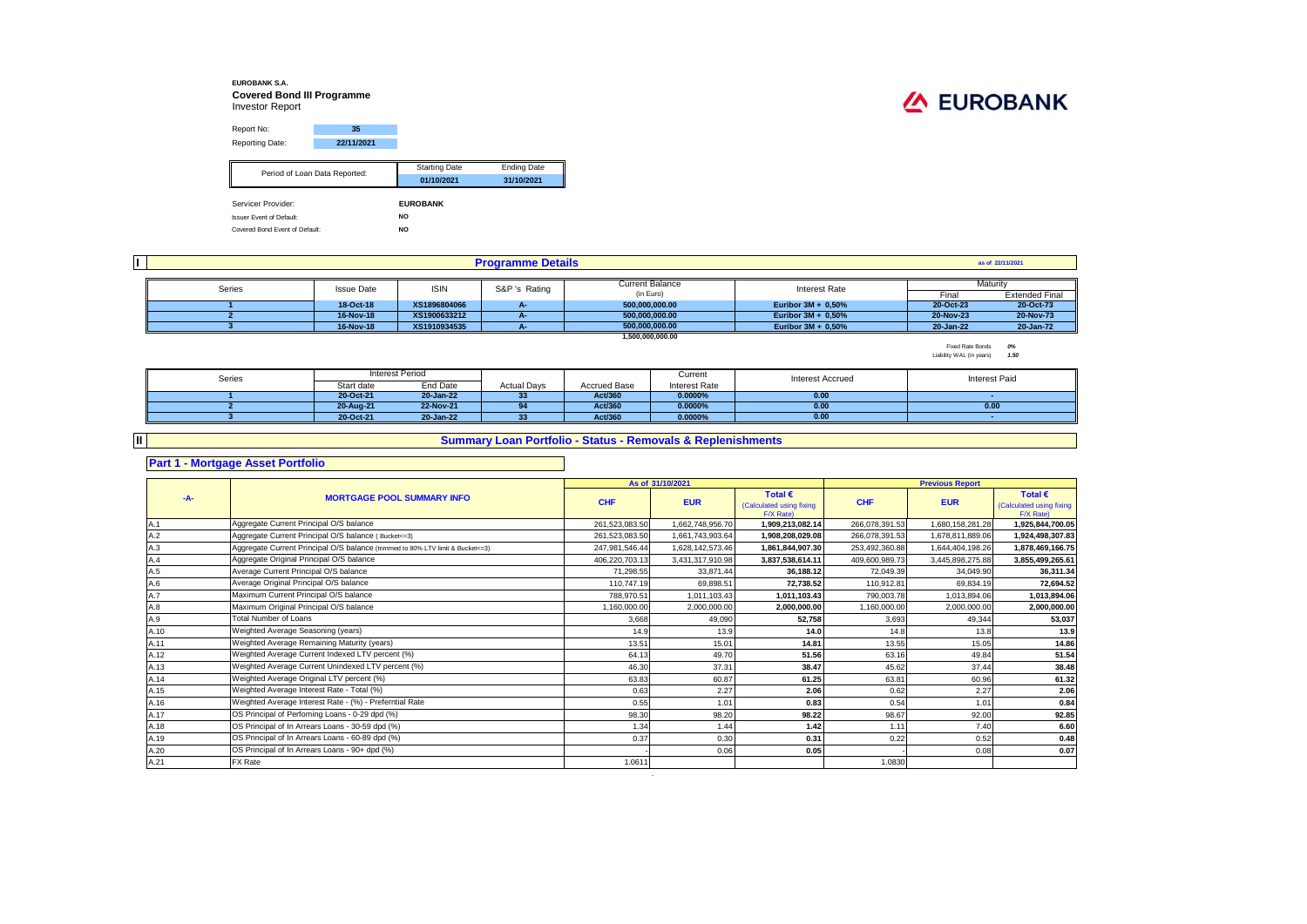|            | <b>Principal Receipts For Performing</b> | As of 31/10/2021   |               |                    |               |                                            |               |  |  |
|------------|------------------------------------------|--------------------|---------------|--------------------|---------------|--------------------------------------------|---------------|--|--|
|            | Or Delinquent / In Arrears Loans         | CHI                |               | <b>EUR</b>         |               | Total € (Calculated using fixing F/X Rate) |               |  |  |
|            |                                          | <b>No Of Loans</b> | <b>Amount</b> | <b>No Of Loans</b> | <b>Amount</b> | <b>No Of Loans</b>                         | <b>Amount</b> |  |  |
| <b>B.1</b> | Scheduled And Paid Repayments            | 5.154              | 2.126.898.06  | 58,564             | 11,663,111.98 | 63.718                                     | 13.118.427.59 |  |  |
| <b>B.2</b> | <b>Partial Prepayments</b>               |                    | 154.041.50    | 62                 | 534.036.89    |                                            | 657.327.61    |  |  |
| <b>B.3</b> | <b>Whole Prepayments</b>                 |                    | 407.427.97    | 76.                | 1.500.782.16  | 85                                         | 1.821.792.46  |  |  |
| <b>B.4</b> | Total Principal Receipts (B1+B2+B3)      |                    | 2.688.367.53  |                    | 13.697.931.03 |                                            | 15.597.547.65 |  |  |

|     | Non-Principal Receipts For Performing                 | As of 31/10/2021   |               |                    |               |                                            |              |  |
|-----|-------------------------------------------------------|--------------------|---------------|--------------------|---------------|--------------------------------------------|--------------|--|
|     | Or Delinquent / In Arrears Loans                      | CHI                |               | <b>EUR</b>         |               | Total € (Calculated using fixing F/X Rate) |              |  |
|     |                                                       | <b>No Of Loans</b> | <b>Amount</b> | <b>No Of Loans</b> | <b>Amount</b> | <b>No Of Loans</b>                         | Amount       |  |
| C.1 | Interest From Installments                            | 3.970              | 134.764.18    | 50.242             | 2.949.017.62  | 54.212                                     | 3.076.021.84 |  |
| C.2 | Interest From Overdues                                | 872                | 585.84        | 8.328              | 5.329.49      | 9.200                                      | 5.881.60     |  |
| C.3 | Total Interest Receipts (C1+C2)                       |                    | 135.350.02    |                    | 2.954.347.11  | 63,412                                     | 3.081.903.44 |  |
| C.4 | Levy 128 To Be Paid To Servicer (in case of an Event) |                    |               |                    |               |                                            |              |  |

## **Part 2 - Portfolio Status**

|      |                                               |                    |                |                    | As of 31/10/2021 |                                            |                  |
|------|-----------------------------------------------|--------------------|----------------|--------------------|------------------|--------------------------------------------|------------------|
| -A-  | <b>Portfolio Status</b>                       | <b>CHF</b>         |                | <b>EUR</b>         |                  | Total € (Calculated using fixing F/X Rate) |                  |
|      |                                               | <b>No Of Loans</b> | <b>Amount</b>  | <b>No Of Loans</b> | <b>Amount</b>    | <b>No Of Loans</b>                         | <b>Amount</b>    |
| IA.1 | Performing Loans                              | 3,621              | 257,065,524.56 | 48.251             | 1,632,887,644.07 | 51,872                                     | 1,875,150,884.63 |
| A.2  | Delinquent/In Arrears Loans 30 Day To 89 Days |                    | 4.457.558.94   | 819                | 28.856.259.57    | 866                                        | 33.057.144.44    |
| A.3  | Totals (A1+ A2)                               | 3.668              | 261.523.083.50 | 49.070             | 1.661.743.903.64 | 52.738                                     | 1.908.208.029.08 |
| A.4  | In Arrears Loans 90 Days To 360 Days          |                    | 0.00           | 20                 | 1,005,053.06     | ZU.                                        | 1,005,053.06     |
| A.5  | Denounced Loans                               |                    | 0.00           |                    | 0.00             |                                            | 0.00             |
| A.6  | Totals (A4+ A5)                               |                    | 0.00           | <b>20</b>          | 1.005.053.06     | 20                                         | 1,005,053.06     |

|            |                                                       | As of 31/10/2021   |               |                    |               |                                                     |               |  |
|------------|-------------------------------------------------------|--------------------|---------------|--------------------|---------------|-----------------------------------------------------|---------------|--|
|            | Breakdown of In Arrears Loans Number Of Days Past Due | <b>CHF</b>         |               | <b>EUR</b>         |               | Total $\epsilon$ (Calculated using fixing F/X Rate) |               |  |
|            |                                                       | <b>No Of Loans</b> | <b>Amount</b> | <b>No Of Loans</b> | <b>Amount</b> | <b>No Of Loans</b>                                  | <b>Amount</b> |  |
| <b>B.1</b> | 30 Days < Installment <= 59 Days                      | 361                | 3.499.510.11  | 693                | 23.883.110.35 | 729                                                 | 27,181,112.53 |  |
| <b>B.2</b> | 60 Days < Installment <= 89 Days                      |                    | 958.048.83    | 126                | 4.973.149.22  | 137                                                 | 5,876,031.92  |  |
| <b>B.3</b> | Total (B1+B2=A4)                                      |                    | 4.457.558.94  | 819                | 28.856.259.57 | 866                                                 | 33.057.144.44 |  |
| <b>B.4</b> | 90 Days < Installment <= 119 Days                     |                    | 0.00          |                    | 898.066.89    |                                                     | 898,066.89    |  |
| <b>B.5</b> | 120 Days < Installment <= 360 Days                    |                    | 0.00          |                    | 106,986.17    |                                                     | 106,986.17    |  |
| <b>B.6</b> | Total (B4+B5=A4)                                      |                    | 0.00          |                    | 1.005.053.06  |                                                     | 1.005.053.06  |  |

## **Part 3 - Replenishment Loans - Removed Loans**

|     |                                       |                            |                      |                            | As of 31/10/2021     |                                              |                      |
|-----|---------------------------------------|----------------------------|----------------------|----------------------------|----------------------|----------------------------------------------|----------------------|
|     | <b>Loan Amounts During The Period</b> |                            |                      | <b>EUR</b>                 |                      | Total € (Calculated using fixing $F/X$ Rate) |                      |
|     |                                       | <b>Replenishment Loans</b> | <b>Removed Loans</b> | <b>Replenishment Loans</b> | <b>Removed Loans</b> | <b>Replenishment Loans</b>                   | <b>Removed Loans</b> |
|     | <b>Total Outstanding Balance</b>      | 0.00                       | 1.922.486.03         | 0.00                       | 3,759,899.41         | 0.00                                         | 5,571,685.32         |
| -A∴ | Number of Loans                       |                            |                      |                            | 162                  |                                              | 178                  |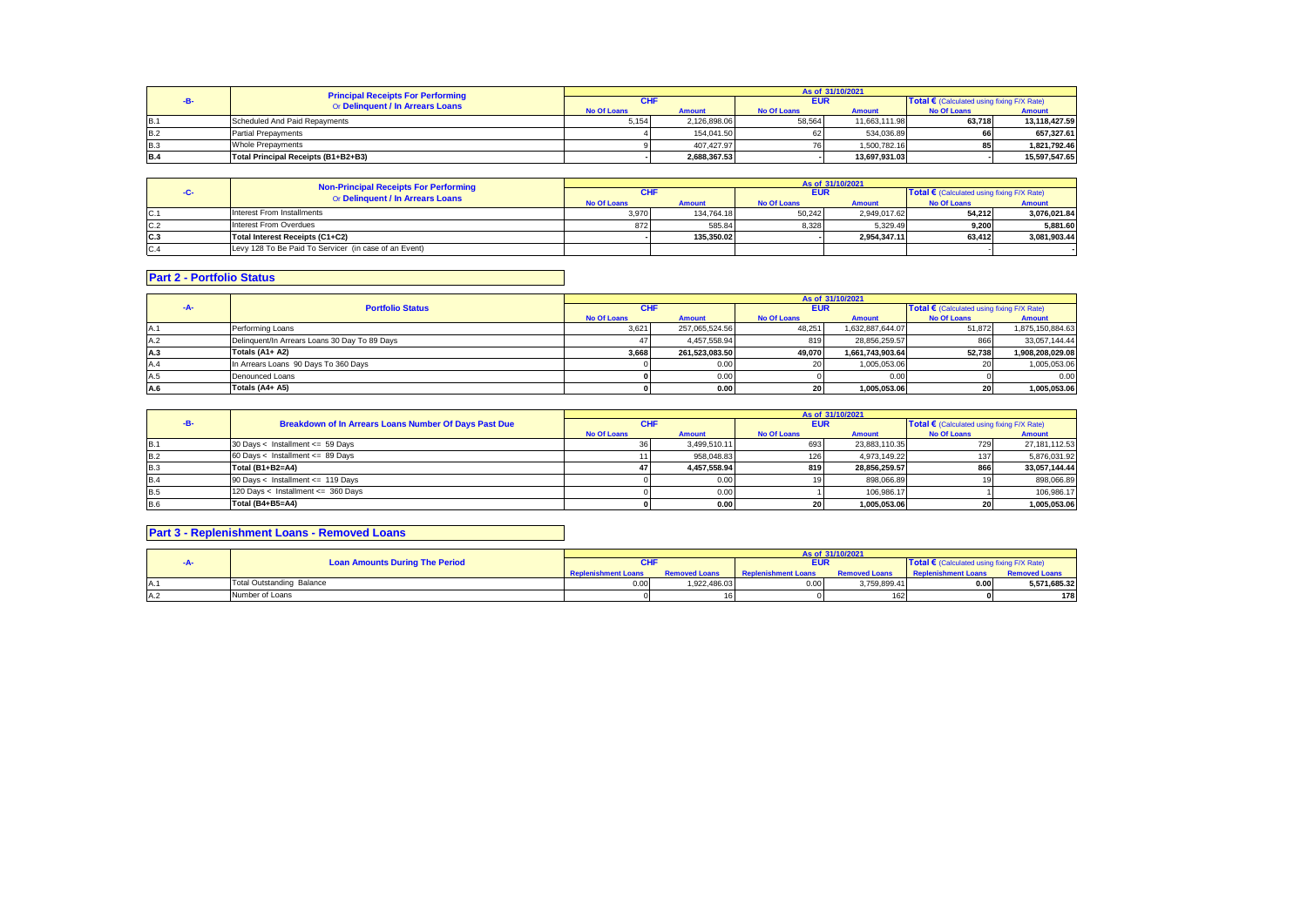| Ш | <b>Statutory Tests</b>                                                                                |                     | as of 31/10/2021 |
|---|-------------------------------------------------------------------------------------------------------|---------------------|------------------|
|   | Outstanding Bonds Principal                                                                           | 1,500,000,000.00    |                  |
|   | Outstanding Accrued Interest on Bonds <sup>1</sup>                                                    | 0.00                |                  |
|   | <b>Total Bonds Amount</b>                                                                             | 1,500,000,000.00    |                  |
|   | Current Outstanding Balance of Loans                                                                  | 1,909,213,082.14    |                  |
|   | A. Adjusted Outstanding Principal of Loans <sup>2</sup>                                               | 1,861,844,907.30    |                  |
|   | B. Accrued Interest on Loans                                                                          | 3,568,390.95        |                  |
|   | C. Outstanding Principal & accrued Interest of Marketable Assets                                      | 0.00                |                  |
|   | D. Aggregate Amount standing to the Credit of Trans. Account - excl. Commingling Res.                 | 0.00                |                  |
|   | Z. WAV CB maturity x OS principal amount x Neg. Carry Factor                                          | 10,763,888.89       |                  |
|   | Nominal Value (A+B+C+D-Z)                                                                             | 1,854,649,409.37    |                  |
|   | Bonds / Nominal Value Assets Percentage                                                               | 1,734,104,046.24    |                  |
|   | <b>Nominal Value Test Result</b>                                                                      |                     | Pass             |
|   | <b>Net Present Value Test</b>                                                                         |                     | Pass             |
|   | Net Present Value                                                                                     | 2, 165, 560, 111.51 |                  |
|   | Net Present Value of Liabilities                                                                      | 1,510,270,974.78    |                  |
|   | Parallel shift +200bps of current interest rate curve                                                 |                     | Pass             |
|   | Net Present Value                                                                                     | 2, 135, 496, 319.20 |                  |
|   | Net Present Value of Liabilities                                                                      | 1,505,096,019.73    |                  |
|   | Parallel shift -200bps of current interest rate curve                                                 |                     | Pass             |
|   | Net Present Value                                                                                     | 2,253,081,274.40    |                  |
|   | Net Present Value of Liabilities                                                                      | 1,549,935,496.04    |                  |
|   | <b>Interest Rate Coverage Test</b>                                                                    |                     | Pass             |
|   | Interest expected to be received in respect of assets comprised in the Cover Pool during the 1st year | 30,631,440.50       |                  |
|   | Interest due on all series of covered bonds during 1st year                                           | 295,407.37          |                  |
|   | <b>Parameters</b>                                                                                     |                     |                  |
|   | LTV Cap                                                                                               | 80.00%              |                  |
|   | Asset Percentage                                                                                      | 86.5%               |                  |
|   | Negative carry Margin                                                                                 | 0.50%               |                  |
|   | <b>Reserve Ledger</b>                                                                                 |                     |                  |
|   | Opening Balance                                                                                       | 305,300.72          |                  |
|   | Required Reserve Amount                                                                               | 189,714.61          |                  |
|   | Amount credited to the account (payment to BoNY)                                                      | $-115,586.12$       |                  |
|   | Available (Outstanding) Reserve Amount t                                                              | 189.714.61          |                  |

<sup>1</sup> Outstanding Accrued Interest on Bonds as at end date of reporting period<br><sup>2</sup> The adjusted Outstanding Principal of Loans is the current Principle Balance adjusted to a maximum of the LTV cap of the indexed property val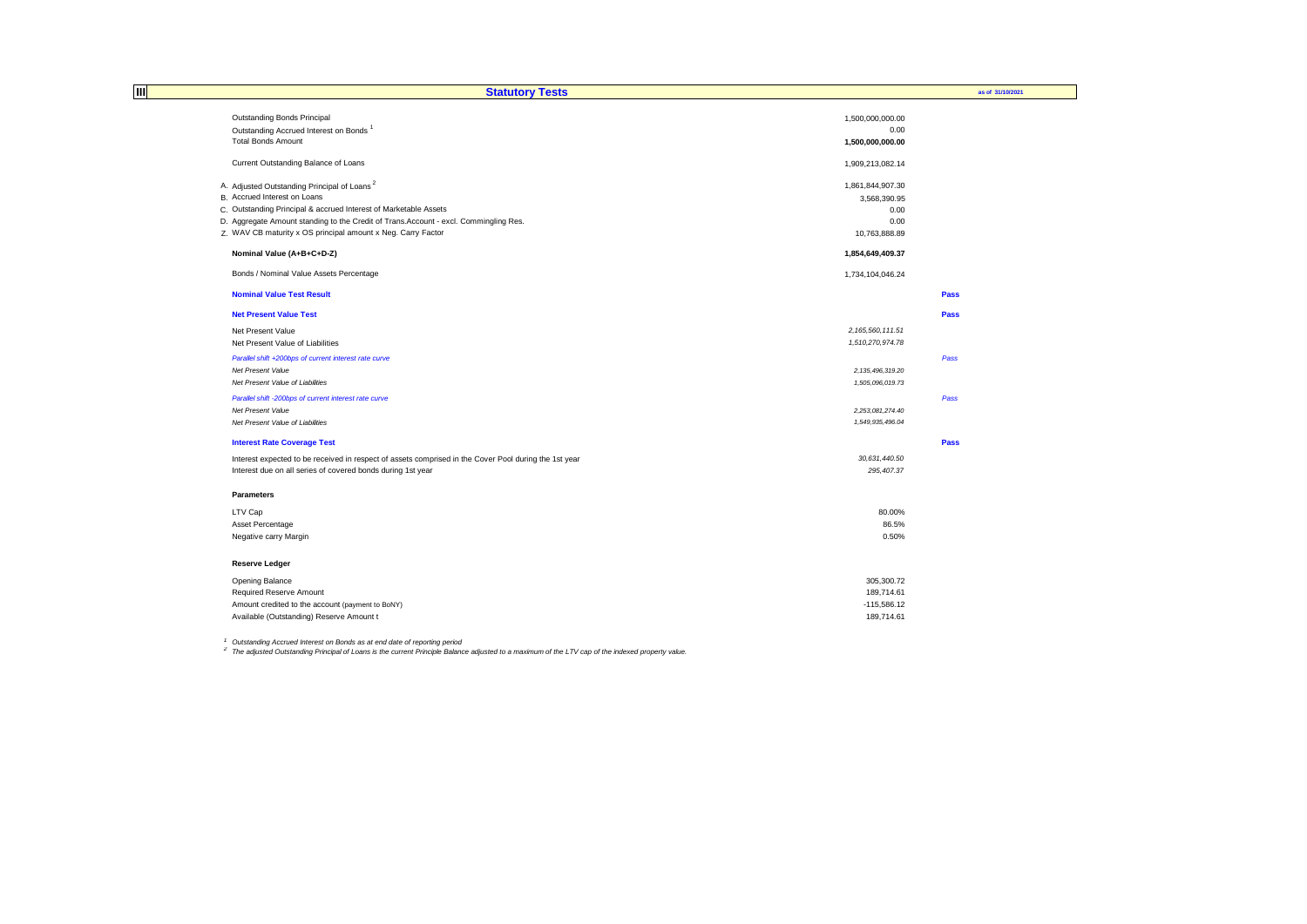**IV**

|                                            |                       | <b>Portfolio Stratifications</b> |                                      |                                                 |
|--------------------------------------------|-----------------------|----------------------------------|--------------------------------------|-------------------------------------------------|
| <b>LOAN CURRENCY</b>                       |                       |                                  |                                      |                                                 |
|                                            | Num of Loans          | % of loans                       | OS_Principal (in Euro)               | % of OS_Principal                               |
| CHF                                        | 3,668                 | 6.95%                            | 246,464,125.44                       | 12.91%                                          |
| <b>EUR</b><br><b>Grand Total</b>           | 49,090<br>52,758      | 93.05%<br>100.00%                | 1,662,748,956.70<br>1,909,213,082.14 | 87.09%<br>100.00%                               |
|                                            |                       |                                  |                                      |                                                 |
| <b>ORIGINAL LOAN AMOUNT</b>                | Num of Loans          | % of loans                       |                                      | % of Principal                                  |
| $0 - 37.500$                               | 14,364                | 27.23%                           | Principal<br>341,853,928.62          | 8.91%                                           |
| 37.501 - 75.000                            | 19,827                | 37.58%                           | 1,124,919,709.55                     | 29.31%                                          |
| 75.001 - 100.000<br>100.001 - 150.000      | 8,247<br>6,928        | 15.63%<br>13.13%                 | 734,255,309.39<br>856,261,126.90     | 19.13%<br>22.31%                                |
| 150.001 - 250.000                          | 2,650                 | 5.02%                            | 500,602,998.26                       | 13.04%                                          |
| 250.001 - 500.000                          | 653<br>89             | 1.24%<br>0.17%                   | 213,033,866.64                       | 5.55%<br>1.74%                                  |
| $500.001 +$<br><b>Grand Total</b>          | 52,758                | 100.00%                          | 66,611,674.75<br>3,837,538,614.11    | 100.00%                                         |
|                                            |                       |                                  |                                      |                                                 |
| <b>OUTSTANDING LOAN AMOUNT</b>             | Num of Loans          | % of loans                       | Principal Euro Equiv.                | % of Principal Euro Equiv.                      |
| $0 - 37.500$                               | 34,696                | 65.76%                           | 596, 195, 646.09                     | 31.23%                                          |
| 37.501 - 75.000<br>75.001 - 100.000        | 12,472<br>2,867       | 23.64%<br>5.43%                  | 656,659,070.71<br>246,440,343.97     | 34.39%<br>12.91%                                |
| 100.001 - 150.000                          | 1,863                 | 3.53%                            | 221,805,180.12                       | 11.62%                                          |
| 150.001 - 250.000                          | 692                   | 1.31%                            | 127, 181, 435. 94                    | 6.66%                                           |
| 250.001 - 500.000<br>$500.001 +$           | 146<br>22             | 0.28%<br>0.04%                   | 47,207,766.56<br>13,723,638.75       | 2.47%<br>0.72%                                  |
| <b>Grand Total</b>                         | 52,758                | 100.00%                          | 1,909,213,082.14                     | 100.00%                                         |
|                                            |                       |                                  |                                      |                                                 |
| <b>ORIGINATION DATE</b>                    | Num of Loans          | % of loans                       | Principal Euro Equiv.                | % of Principal Euro Equiv.                      |
| 1990-2004                                  | 14,250                | 27.01%                           | 352,781,352.99                       | 18.48%                                          |
| 2005<br>2006                               | 5,168<br>7,762        | 9.80%<br>14.71%                  | 229,628,674.48<br>342, 150, 239. 26  | 12.03%<br>17.92%                                |
| 2007                                       | 7,924                 | 15.02%                           | 279,606,875.27                       | 14.65%                                          |
| 2008<br>2009                               | 4,767                 | 9.04%<br>5.47%                   | 171.961.622.23                       | 9.01%                                           |
| 2010                                       | 2,885<br>2,695        | 5.11%                            | 111,262,643.66<br>112,996,623.71     | 5.83%<br>5.92%                                  |
| 2011                                       | 1,643                 | 3.11%                            | 59,494,100.26                        | 3.12%                                           |
| 2012<br>2013                               | 1,419<br>1,056        | 2.69%<br>2.00%                   | 47,437,326.92<br>34,481,872.62       | 2.48%<br>1.81%                                  |
| 2014                                       | 403                   | 0.76%                            | 12,751,226.61                        | 0.67%                                           |
| 2015<br>2016                               | 218<br>251            | 0.41%<br>0.48%                   | 8,769,514.14                         | 0.46%<br>0.68%                                  |
| 2017                                       | 498                   | 0.94%                            | 13,069,570.53<br>26,490,124.46       | 1.39%                                           |
| 2018                                       | 757                   | 1.43%                            | 40,599,229.98                        | 2.13%                                           |
| 2019<br>2020                               | 364<br>137            | 0.69%<br>0.26%                   | 19,947,266.02<br>7,934,825.68        | 1.04%<br>0.42%                                  |
| 2021                                       | 561                   | 1.06%                            | 37,849,993.32                        | 1.98%                                           |
| <b>Grand Total</b>                         | 52,758                | 100.00%                          | 1,909,213,082.14                     | 100.00%                                         |
| <b>MATURITY DATE</b>                       |                       |                                  |                                      |                                                 |
|                                            | Num of Loans          | $\sqrt%$ of loans                | Principal Euro Equiv.                | % of Principal Euro Equiv.                      |
| 2021 - 2025<br>2026 - 2030                 | 10,520<br>15,303      | 19.94%<br>29.01%                 | 114,054,884.44<br>383,555,002.87     | 5.97%<br>20.09%                                 |
| 2031 - 2035                                | 10,760                | 20.40%                           | 443,366,764.72                       | 23.22%                                          |
| 2036 - 2040<br>2041 - 2045                 | 7,846<br>3,721        | 14.87%<br>7.05%                  | 426,033,669.82<br>232,960,395.04     | 22.31%<br>12.20%                                |
| $2046 +$                                   | 4,608                 | 8.73%                            | 309,242,365.25                       | 16.20%                                          |
| <b>Grand Total</b>                         | 52,758                | 100.00%                          |                                      |                                                 |
| <b>REMAIN. TIME TO MATURITY</b>            |                       |                                  | 1.909.213.082.14                     | 100.00%                                         |
|                                            |                       |                                  |                                      |                                                 |
|                                            | Num of Loans          | % of loans                       | Principal Euro Equiv.                | % of Principal Euro Equiv.                      |
| $0 - 40$ months                            | 8,192                 | 15.53%                           | 74,015,451.08                        | 3.88%                                           |
| 40.01 - 60 months<br>60.01 - 90 months     | 4,528<br>6,725        | 8.58%<br>12.75%                  | 81.795.429.59<br>145,900,941.18      | 4.28%<br>7.64%                                  |
| 90.01 - 120 months                         | 8,627                 | 16.35%                           | 278,945,721.02                       | 14.61%                                          |
| 120.01 - 150 months<br>150.01 - 180 months | 5,326<br>5,040        | 10.10%<br>9.55%                  | 207,666,795.28<br>247,576,084.39     | 10.88%<br>12.97%                                |
| over 180 months                            | 14,320                | 27.14%                           | 873,312,659.59                       | 45.74%                                          |
| <b>Grand Total</b>                         | 52,758                | 100.00%                          | 1,909,213,082.14                     |                                                 |
| <b>INTEREST RATE</b>                       |                       |                                  |                                      |                                                 |
| $0.00\% - 1.00\%$                          | Num of Loans<br>4,898 | % of loans<br>9.28%              | Principal Euro Equiv.                | 100.00%<br>% of Principal Euro Equiv.<br>16.32% |
| 1.01% - 2.00%                              | 28,549                | 54.11%                           | 311,672,241.44<br>1,058,155,468.51   | 55.42%                                          |
| 2.01% - 3.00%                              | 3,063                 | 5.81%                            | 92,838,759.06                        | 4.86%                                           |
| 3.01% - 4.00%<br>4.01% - 5.00%             | 3,102<br>9,734        | 5.88%<br>18.45%                  | 152,292,483.81<br>232, 137, 572.83   | 7.98%<br>12.16%                                 |
| 5.01% - 6.00%                              | 873                   | 1.65%                            | 19,461,539.31                        | 1.02%                                           |
| $6.01\% - 7.00\%$<br>$7.01% +$             | 1,299<br>1,240        | 2.46%<br>2.35%                   | 22,860,408.06<br>19,794,609.11       | 1.20%<br>1.04%                                  |
| <b>Grand Total</b>                         | 52,758                | 100.00%                          | 1,909,213,082.14                     | 100.00%                                         |
|                                            |                       |                                  |                                      |                                                 |
| <b>CURRENT LTV_Indexed</b>                 | Num of Loans          | % of loans                       | Principal Euro Equiv                 | % of Principal Euro Equiv.                      |
| $0.00\% - 20.00\%$                         | 15,714                | 29.79%                           | 206,574,842.94                       | 10.82%                                          |
| 20.01% - 30.00%<br>30.01% - 40.00%         | 8,280<br>6,982        | 15.69%<br>13.23%                 | 221,454,610.68<br>255,528,374.05     | 11.60%<br>13.38%                                |
| 40.01% - 50.00%                            | 6,380                 | 12.09%                           | 290,301,596.68                       | 15.21%                                          |
| 50.01% - 60.00%                            | 5,170                 | 9.80%                            | 273,428,804.11                       | 14.32%                                          |
| 60.01% - 70.00%<br>70.01% - 80.00%         | 3,906<br>2,722        | 7.40%<br>5.16%                   | 230,680,537.56<br>170,599,347.55     | 12.08%<br>8.94%                                 |
| 80.01% - 90.00%                            | 1,837                 | 3.48%                            | 126,053,952.23                       | 6.60%                                           |
| 90.01% - 100.00%<br>100.00% +              | 1,036<br>731          | 1.96%<br>1.39%                   | 77,577,226.84<br>57,013,789.50       | 4.06%<br>2.99%                                  |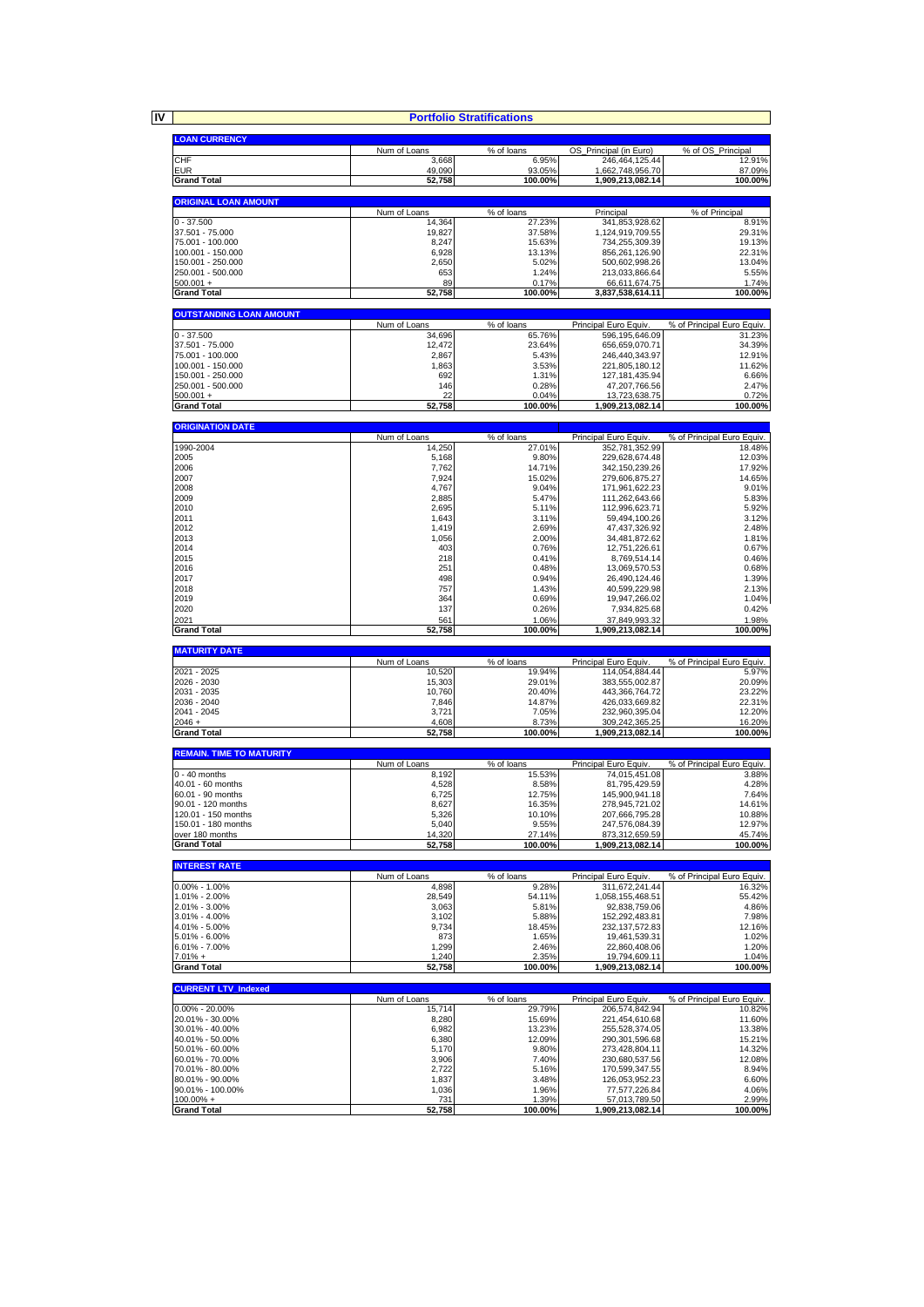| <b>CURRENT LTV_Unindexed</b>                                    |                        |                      |                                    |                                      |
|-----------------------------------------------------------------|------------------------|----------------------|------------------------------------|--------------------------------------|
|                                                                 | Num of Loans           | % of loans           | Principal Euro Equiv.              | % of Principal Euro Equiv.           |
| $0.00\% - 20.00\%$                                              | 19,373                 | 36.72%               | 316,553,152.22                     | 16.58%                               |
| 20.01% - 30.00%<br>30.01% - 40.00%                              | 10,524                 | 19.95%               | 347,808,793.57                     | 18.22%<br>21.72%                     |
| 40.01% - 50.00%                                                 | 9,421<br>6,435         | 17.86%<br>12.20%     | 414,701,020.01<br>347,596,689.93   | 18.21%                               |
| 50.01% - 60.00%                                                 | 4,120                  | 7.81%                | 263,731,227.00                     | 13.81%                               |
| 60.01% - 70.00%                                                 | 2,092                  | 3.97%                | 147,067,373.51                     | 7.70%                                |
| 70.01% - 80.00%                                                 | 631                    | 1.20%                | 51,589,465.14                      | 2.70%                                |
| 80.01% - 90.00%                                                 | 108                    | 0.20%                | 12,159,916.28                      | 0.64%                                |
| 90.01% - 100.00%<br>$100.00\% +$                                | 28<br>26               | 0.05%<br>0.05%       | 4,806,813.87<br>3,198,630.60       | 0.25%<br>0.17%                       |
| <b>Grand Total</b>                                              | 52,758                 | 100.00%              | 1,909,213,082.14                   | 100.00%                              |
|                                                                 |                        |                      |                                    |                                      |
| <b>ORIGINAL LTV</b>                                             | Num of Loans           | % of loans           | Principal Euro Equiv.              | % of Principal Euro Equiv.           |
| $0.00\% - 20.00\%$                                              | 3,601                  | 6.83%                | 55,640,925.59                      | 2.91%                                |
| 20.01% - 30.00%                                                 | 4,798                  | 9.09%                | 107,748,566.44                     | 5.64%                                |
| 30.01% - 40.00%                                                 | 6,559                  | 12.43%               | 177, 148, 753. 96                  | 9.28%                                |
| 40.01% - 50.00%                                                 | 8,086                  | 15.33%               | 261,626,291.72                     | 13.70%                               |
| 50.01% - 60.00%                                                 | 8,526                  | 16.16%               | 321,206,393.75                     | 16.82%                               |
| 60.01% - 70.00%<br>70.01% - 80.00%                              | 7,697<br>7,378         | 14.59%<br>13.98%     | 323,997,613.86<br>336,502,620.03   | 16.97%<br>17.63%                     |
| 80.01% - 90.00%                                                 | 3,691                  | 7.00%                | 178,586,892.56                     | 9.35%                                |
| 90.01% - 100.00%                                                | 2,126                  | 4.03%                | 132,096,405.89                     | 6.92%                                |
| $100.00\%$ +                                                    | 296                    | 0.56%                | 14,658,618.33                      | 0.77%                                |
| <b>Grand Total</b>                                              | 52,758                 | 100.00%              | 1,909,213,082.14                   | 100.00%                              |
| <b>LOCATION OF PROPERTY</b>                                     |                        |                      |                                    |                                      |
|                                                                 | Num of Loans           | % of loans           | Principal Euro Equiv               | % of Principal Euro Equiv.           |
| Attica                                                          | 21,189                 | 40.16%               | 912,411,074.37                     | 47.79%                               |
| Thessaloniki<br>Macedonia                                       | 7,682                  | 14.56%               | 251,494,504.52                     | 13.17%                               |
| Peloponnese                                                     | 6,204<br>3,890         | 11.76%<br>7.37%      | 168,407,826.53<br>127,721,676.31   | 8.82%<br>6.69%                       |
| Thessaly                                                        | 3,774                  | 7.15%                | 105,198,823.03                     | 5.51%                                |
| Sterea Ellada                                                   | 2,872                  | 5.44%                | 85,591,544.27                      | 4.48%                                |
| Creta Island                                                    | 2,143                  | 4.06%                | 79,403,624.97                      | 4.16%                                |
| Ionian Islands                                                  | 836                    | 1.58%                | 32,857,868.71                      | 1.72%                                |
| Thrace                                                          | 1,371                  | 2.60%                | 40,487,307.96                      | 2.12%                                |
| Epirus<br>Aegean Islands                                        | 1,593<br>1,204         | 3.02%<br>2.28%       | 48,584,045.33<br>57,054,786.15     | 2.54%<br>2.99%                       |
| <b>Grand Total</b>                                              | 52,758                 | 100.00%              | 1,909,213,082.14                   | 100.00%                              |
|                                                                 |                        |                      |                                    |                                      |
| <b>SEASONING</b>                                                | Num of Loans           | % of loans           | Principal Euro Equiv.              | % of Principal Euro Equiv.           |
| $0 - 12$ months                                                 | 602                    | 1.14%                | 40,204,601.85                      | 2.11%                                |
| 12 - 24 months                                                  | 124                    |                      |                                    | 0.37%                                |
|                                                                 |                        | 0.24%                | 7,159,103.46                       |                                      |
| 24 - 36 months                                                  | 433                    | 0.82%                | 23,382,082.40                      | 1.22%                                |
| 36 - 60 months                                                  | 1,193                  | 2.26%                | 64, 160, 287. 68                   | 3.36%                                |
| 60 - 96 months                                                  | 905                    | 1.72%                | 34, 165, 744. 73                   | 1.79%                                |
| over 96 months<br><b>Grand Total</b>                            | 49,501<br>52,758       | 93.83%<br>100.00%    | 1,740,141,262.03                   | 91.14%<br>100.00%                    |
|                                                                 |                        |                      | 1,909,213,082.14                   |                                      |
| <b>LEGAL LOAN TERM</b>                                          |                        |                      |                                    |                                      |
| $0 - 5$ years                                                   | Num of Loans<br>11     | % of loans<br>0.02%  | Principal Euro Equiv<br>138,172.69 | % of Principal Euro Equiv.<br>0.01%  |
| 5 - 10 years                                                    | 488                    | 0.92%                | 6,840,519.60                       | 0.36%                                |
| 10 - 15 years                                                   | 7,010                  | 13.29%               | 89,518,667.50                      | 4.69%                                |
| 15 - 20 years                                                   | 9,524                  | 18.05%               | 221,711,140.59                     | 11.61%                               |
| 20 - 25 years                                                   | 10,049                 | 19.05%               | 376,030,353.61                     | 19.70%                               |
| 25 - 30 years<br>30 - 35 years                                  | 16,957<br>3,762        | 32.14%<br>7.13%      | 685,301,782.57<br>217,738,025.95   | 35.89%<br>11.40%                     |
| $35$ years $+$                                                  | 4,957                  | 9.40%                | 311,934,419.63                     | 16.34%                               |
| <b>Grand Total</b>                                              | 52,758                 | 100.00%              | 1,909,213,082.14                   | 100.00%                              |
| <b>REAL ESTATE TYPE</b>                                         |                        |                      |                                    |                                      |
|                                                                 | Num of Loans           | % of loans           | Principal Euro Equiv               | % of Principal Euro Equiv.           |
| Flats                                                           | ,096<br>41             | 77.90%               | 1,405,877,538.55                   | 73.64%                               |
| Houses<br><b>Grand Total</b>                                    | 11,662                 | 22.10%               | 503,335,543.59                     | 26.36%<br>100.00%                    |
|                                                                 | 52,758                 | 100.00%              | 1,909,213,082.14                   |                                      |
| <b>LOAN PURPOSE</b>                                             |                        |                      |                                    |                                      |
|                                                                 | Num of Loans           | % of loans           | Principal Euro Equiv.              | % of Principal Euro Equiv.           |
| Construction<br>Purchase                                        | 11,468<br>28,402       | 21.74%<br>53.83%     | 422,360,772.86<br>1,089,755,253.60 | 22.12%<br>57.08%                     |
| Repair                                                          | 9,793                  | 18.56%               | 307.634.064.94                     | 16.11%                               |
| Construction (re-mortgage)                                      | 107                    | 0.20%                | 6,402,265.81                       | 0.34%                                |
| Purchase (re-mortgage)                                          | 597                    | 1.13%                | 27,906,561.52                      | 1.46%                                |
| Repair (re-mortgage)                                            | 307                    | 0.58%                | 12,834,038.40                      | 0.67%                                |
| <b>Equity Release</b><br><b>Grand Total</b>                     | 2,084<br>52,758        | 3.95%<br>100.00%     | 42,320,125.00<br>1,909,213,082.14  | 2.22%<br>100.00%                     |
|                                                                 |                        |                      |                                    |                                      |
| <b>INTEREST PAYMENT FREQUENCY</b>                               |                        |                      | Principal Euro Equiv.              |                                      |
| FA                                                              | Num of Loans<br>52,582 | % of loans<br>99.67% | 1,893,842,491.01                   | % of Principal Euro Equiv.<br>99.19% |
| Balloon                                                         | 176                    | 0.33%                | 15,370,591.13                      | 0.81%                                |
| <b>Grand Total</b>                                              | 52,758                 | 100.00%              | 1,909,213,082.14                   | 100.00%                              |
| <b>INTEREST RATE TYPE</b>                                       |                        |                      |                                    |                                      |
|                                                                 | Num of Loans           | % of loans           | Principal Euro Equiv.              | % of Principal Euro Equiv.           |
| Floating                                                        | 51,762                 | 98.11%               | 1,866,761,886.66                   | 97.78%                               |
| <b>Fixed Converting to Floating</b><br><b>Fixed to Maturity</b> | 769<br>227             | 1.46%<br>0.43%       | 40,571,750.65<br>1,879,444.83      | 2.13%<br>0.10%                       |

Fixed rate assets *2.22%* Assets' WAL (in years)